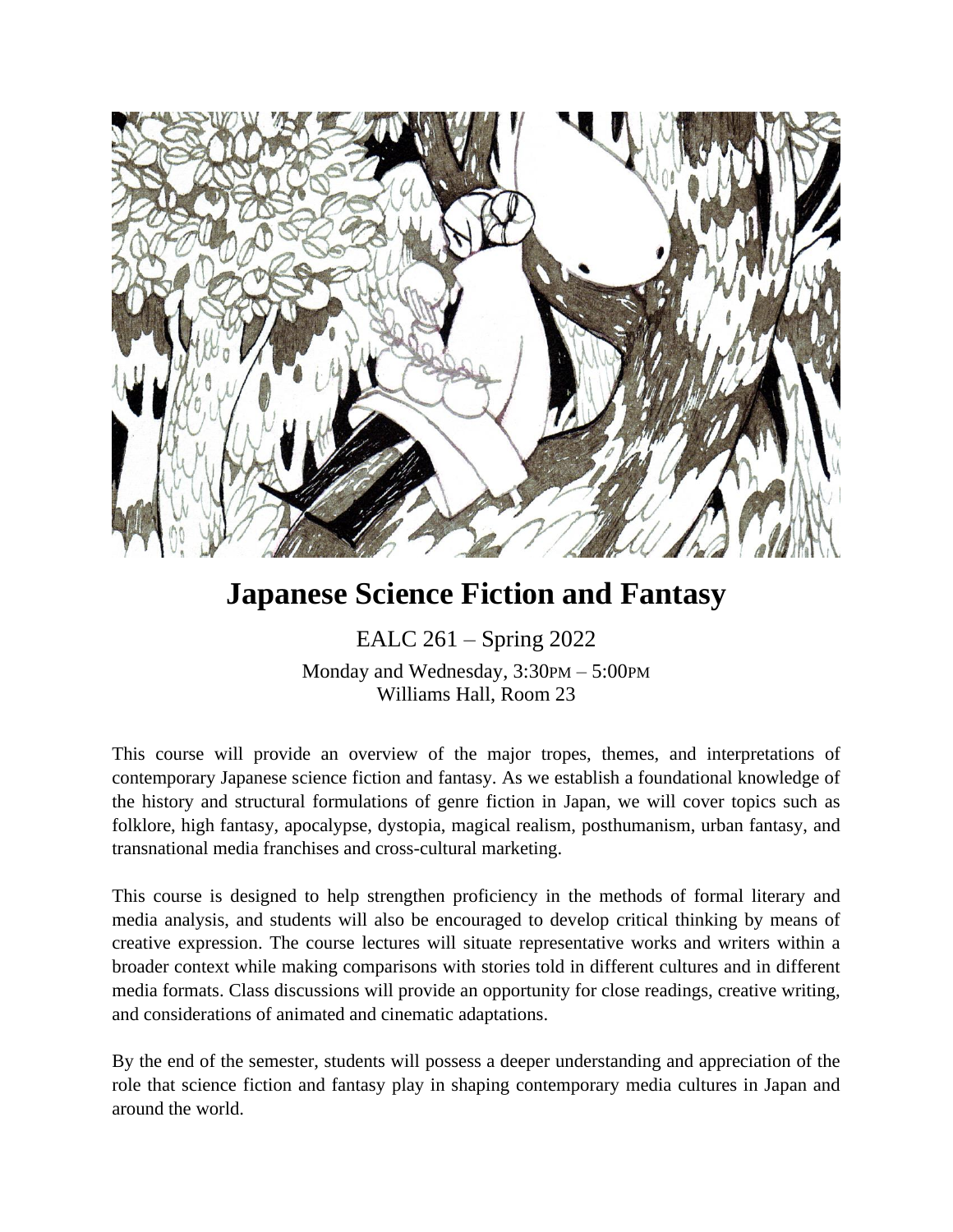## **Instructor**

Dr. Kathryn Hemmann khemmann@gmail.com Office hours by appointment via Zoom

## **Course Texts**

*Nausicaä of the Valley of the Wind*, *Vol. 1*, by Hayao Miyazaki *The Memory Police*, by Yoko Ogawa *All You Need Is Kill*, by Hiroshi Sakurazaka *Log Horizon, Vol. 1: The Beginning of Another World*, by Mamare Touno *Land of the Lustrous, Vol. 1*, by Haruko Ichikawa *The Ancient Magus' Bride, Vol. 1*, by Kore Yamazaki

## **Grading and Assignments**

Participation: 30% Three Short Papers: 30% Final Project: 25% Final Project Proposal: 15%

### *Participation*

Students are expected to complete all required reading assignments and to be attentive during class lectures and discussions. Repeated lack of preparation will significantly lower the participation grade, as will a demonstrated lack of respect for the instructor or the other students. Class participation is graded according to the following rubric:

- A Strong participation, contributes at least once or twice during each class.
- B Fair participation, contributes once or twice a week.
- C Minimal participation, does not contribute but attends class.
- D Poor participation, does not contribute or attend class regularly.
- F No participation, demonstrates disrespect and frequently does not attend class.

## *Three Short Papers*

There will be three short papers due over the course of the semester. The due dates are **February 9**, **March 16**, and **April 13**. A short paper can be either analytical or creative. Analytical papers should be roughly 800 to 1,000 words (four or five paragraphs) and should respond to the reading assigned since the due date of the last response. Creative writing responses should also respond to the themes and discussions of the previous class periods, and they should be roughly the same length as analytical papers, with some allowance for higher or lower wordcounts.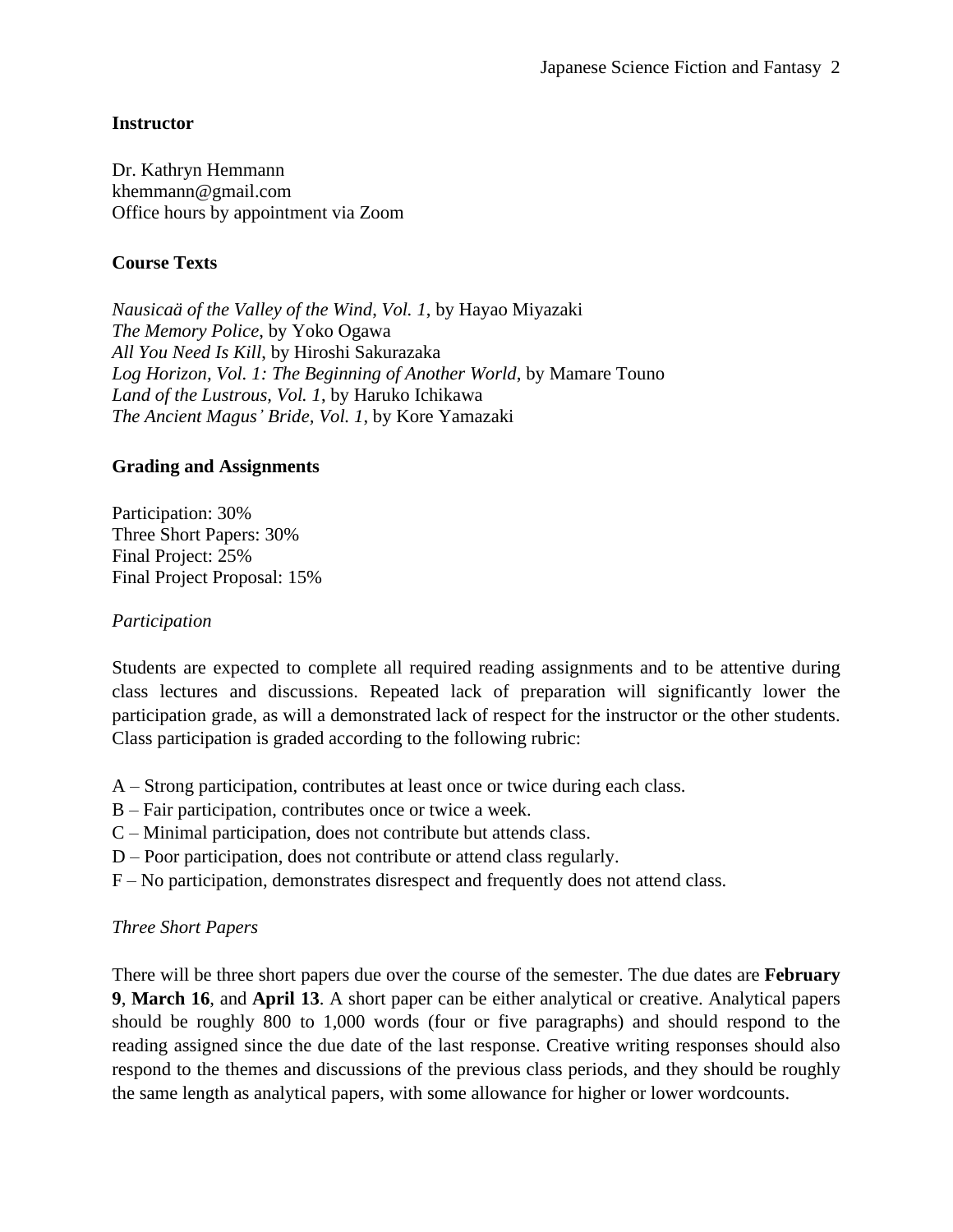## *Final Project*

Students have two options concerning the final project. The first option is a six-to-eight-page research paper that draws on a minimum of five secondary sources. Your paper may address any topic relating to Japanese fantasy and science fiction, including but not limited to novels, short stories, movies, graphic novels, movies, anime series, visual novels, music videos, and video games. Topics not addressed in class and comparative approaches are welcome, but your project must relate to Japan in some way.

The second option is a creative project that explores the themes covered during the semester. An original science fiction or fantasy story of 2,000 to 2,500 words (roughly five to six singlespaced pages) is permissible if the student is able to demonstrate how it relates to the course themes in their project proposal. Creative work in media other than prose fiction is permissible if it relates to the course themes, but such creative projects will be graded on the basis of skill and originality and **are not recommended** for students with limited experience in their chosen artistic medium. For the purpose of this assignment, PowerPoint presentations are not considered an "artistic medium" and will not be accepted in place of a paper.

## *Final Project Proposal*

The goal of this proposal is to explain the questions and issues you wish to explore in your final project. If you are writing a research paper, your proposal should contain a thesis statement and a brief outline of the structure of your argument and how you will approach your topic. If you opt for a creative project, your proposal should state your artistic medium, provide at least one theme you wish to explore through your work, and specify the proposed length of your project (in terms of wordcount, blog posts, canvases, minutes of video, and so on). No matter what form your project takes, you are required to include a formal bibliographic list of at least five secondary sources (using whatever citation style you're most comfortable with). Your proposal should be approximately one page (about 250 words) in length, not including the list of works referenced. A paper copy of your proposal is due at the beginning of class on **Wednesday, March 2**.

## **Course Policies**

#### *Attendance*

Each student is allowed **two unexcused absences**, no questions asked and no excuses necessary. If you would like to excuse an absence, you must submit at least one form of written proof of legitimacy (photocopies and email attachments are fine). Each unexcused absence after the second will result in half a letter grade being deducted from your final course grade, in addition to a reduction of your participation grade. Please be aware that obligations for other classes (such as exams, labs, or study sessions) do not count as a valid excuse.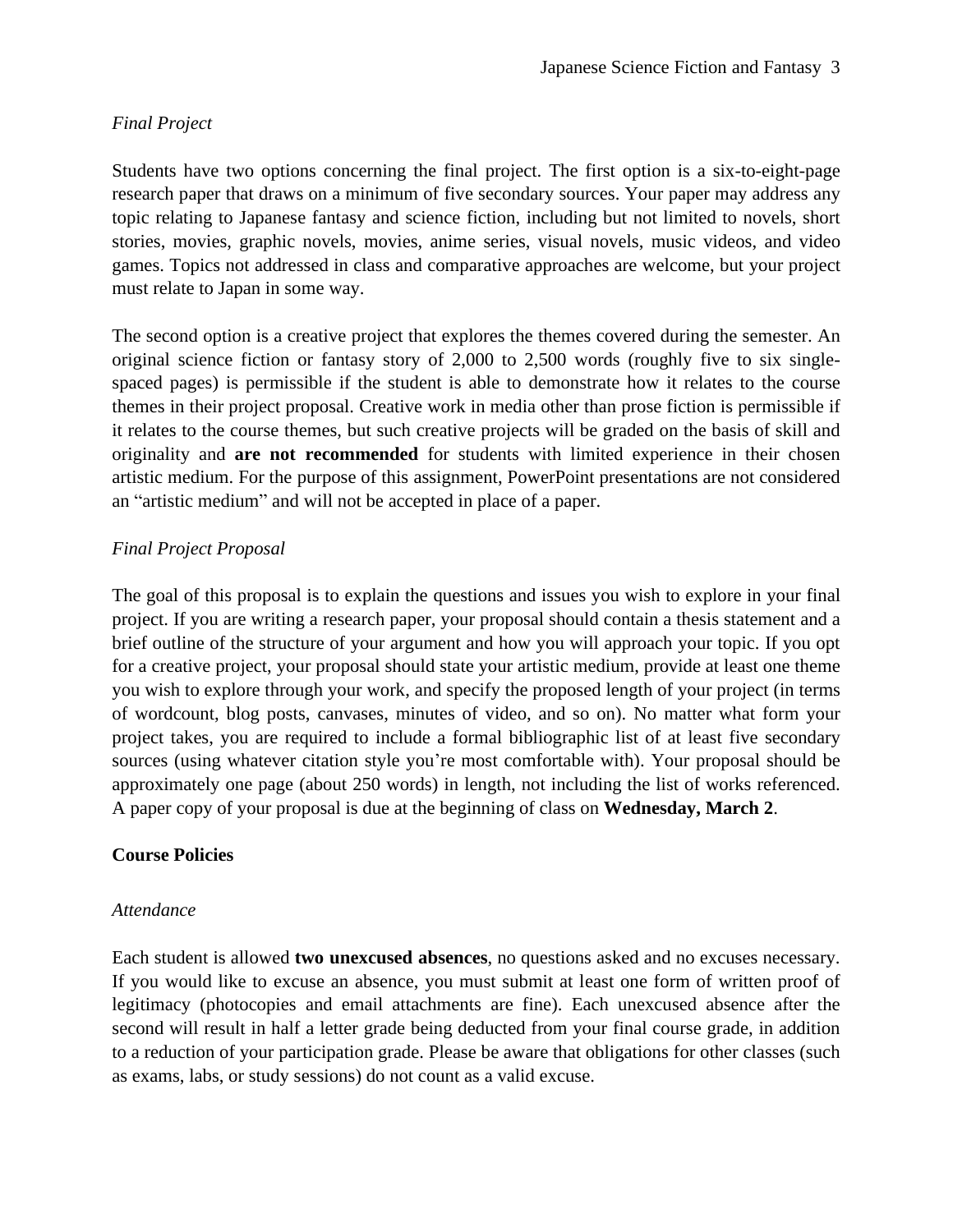## *Technology*

Tablets are permitted in their capacity as e-readers, but **smartphones and laptop computers are absolutely not allowed** without a formal letter from Disability Services. If you use your smartphone or laptop in class, you will be asked to leave and will be marked as absent. Any student expecting an urgent call or text message should notify me before class begins.

## *Disability Accommodation*

I'm happy to grant reasonable deadline extensions to anyone who asks regardless of a formal declaration of disability. Just be sure to send me a request in writing so that I have a means of following up with you about the assignment.

## *Plagiarism*

I have a zero-tolerance policy for plagiarism. Plagiarism is surprisingly easy to catch, so please don't try it. You're primarily being graded on your good faith effort and engagement with the course material, and multiple deadline extensions are permitted, so there should be no need for you to submit work that is not your own.

## *Respect*

Each student is expected to be respectful of the instructor and their peers. No speech or behavior demonstrating or encouraging discrimination on the basis of sex, gender, sexual orientation, race, ethnicity, religion, age, body shape, or disability will be tolerated.

Cultural essentialism, or the reduction of a large and diverse group of people into a set of stereotypes, is offensive and counter to the purpose of this course. The uncritical reproduction of generalizations and stereotypes in class discussions and written assignments will be penalized.

## *Content Warnings*

As many of the assigned readings contain content suitable only for mature readers, students should be aware that we will encounter violent and graphic imagery. I will try to warn for such content in advance, but students should note that they will be responsible for alerting me to any specific triggers or other concerns. Disagreement with the way these themes are handled in the text is welcome, but any concerns about the class itself should be addressed privately in person or via email so that I can respond to them in a sensitive and productive manner.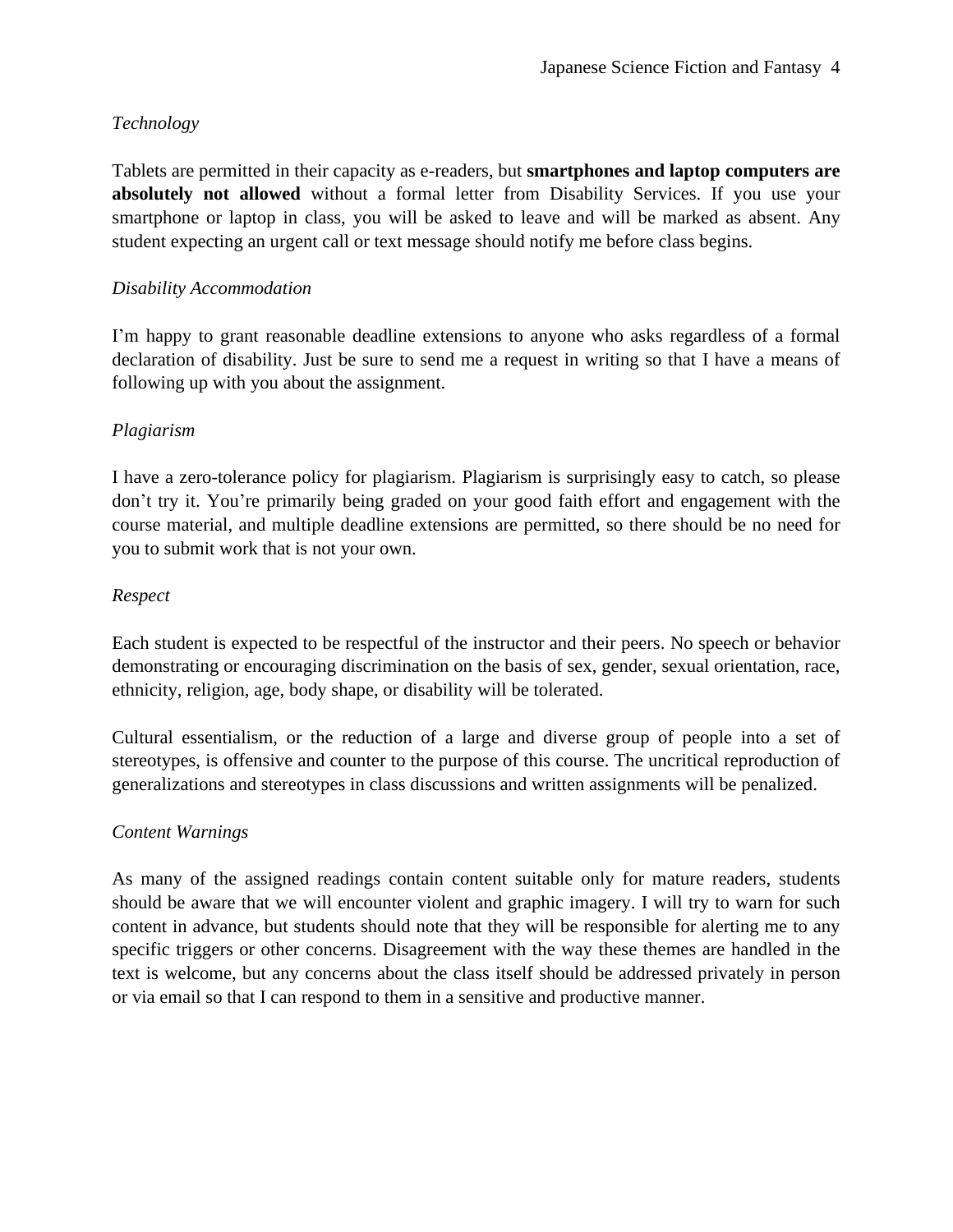## **Week One: A Brief Introduction to Japan**

Wednesday, January 12 No assigned reading, but please familiarize yourself with the syllabus.

# **Week Two: Overview of Japanese Science Fiction and Fantasy**

Monday, January 17 MLK Day holiday, **no class meeting**.

Wednesday, January 19 Susan Napier, "Introduction," from *The Fantastic in Modern Japanese Literature: The Subversion of Modernity*, pp.1-20

# **Week Three: Folklore and Fairy Tales**

Monday, January 24 Kunio Yanagita, *The Legends of Tono*, pp.5-21

Wednesday, January 26 Kenji Miyazawa, "The Restaurant of Many Orders," from *Once and Forever*, pp.115-125

# **Week Four: Robots and Monsters**

Monday, January 31 William Tsutsui, "The Birth of Gojira," from *Godzilla on My Mind: Fifty Years of the King of Monsters*, pp.13-42

Wednesday, February 2 Frederik L. Schodt, "A National Icon," from *The Astro Boy Essays: Osamu Tezuka, Mighty Atom, Manga/Anime Revolution*, pp.3-15

# **Week Five: Postwar Japanese Science Fiction**

Monday, February 7 Kobo Abe, "The Bet," from *Beyond the Curve*, pp.183-212

Wednesday, February 9 Sakyo Komatsu, "The Japan Trench," from *Japan Sinks*, pp.1-26 + **Short Paper #1 Due Today**

# **Week Six: Postapocalyptic Science Fiction**

Monday, February 14 Hayao Miyazaki, *Nausicaä of the Valley of the Wind*, Vol. 1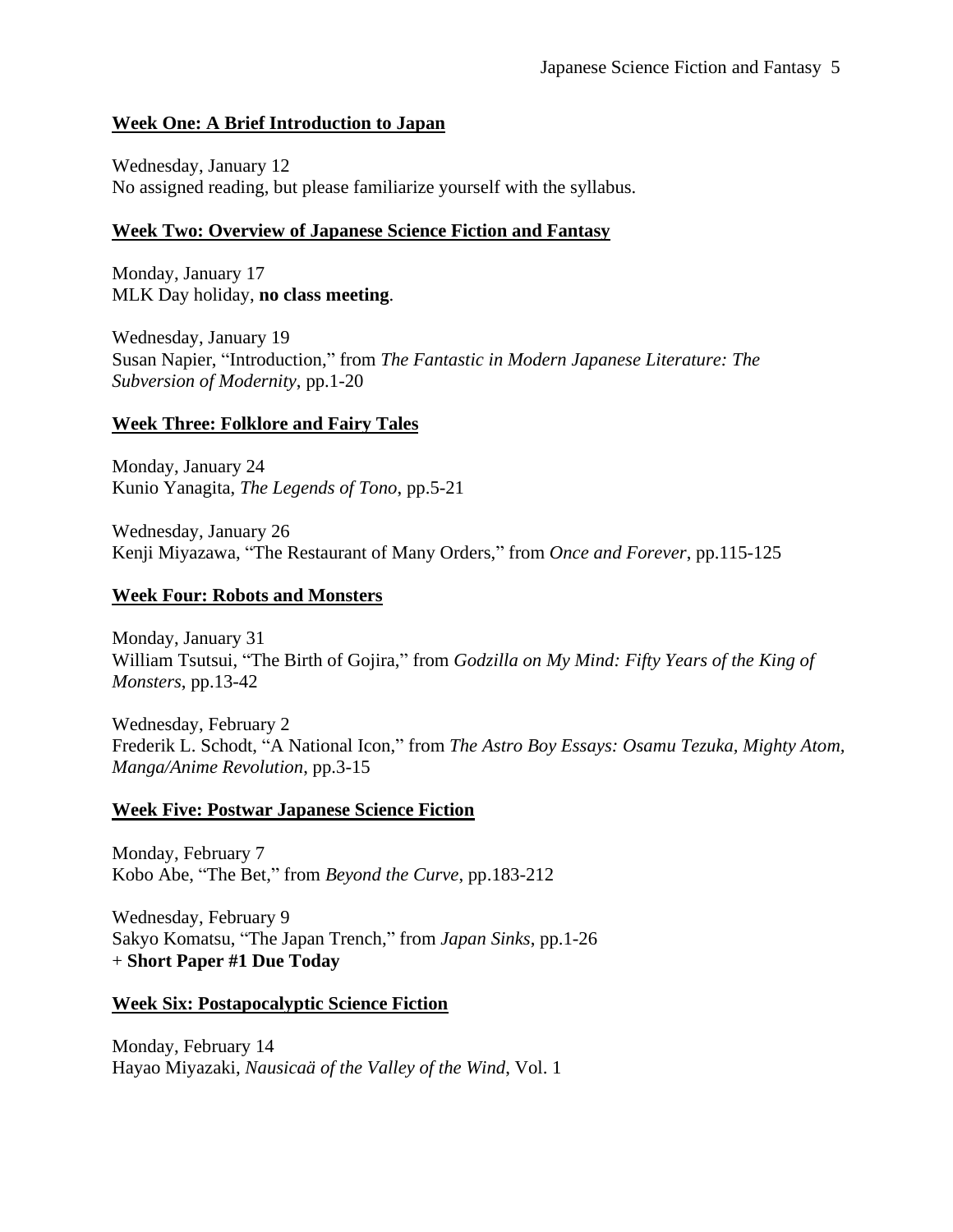Wednesday, February 16 Susan Napier, "*Nausicaä* and the Feminine Principle," from *Miyazakiworld*, pp.70-85

### **Week Seven: Swords and Sorcery**

Monday, February 21 Kaoru Kurimoto, *The Guin Saga, Book One: The Leopard Mask*, Chapter One: The Spirit Wood, pp.9-45

Wednesday, February 23 Ryo Mizuno, *Record of Lodoss War: The Grey Witch*, Chapter I: The Adventurers, pp.7-32

## **Week Eight: Magical Realism and Slipstream Fiction**

Monday, February 28 Haruki Murakami, "Super-Frog Saves Tokyo," from *After the Quake*, pp.91-114 Alex Bates, "Catfish, Super Frog, and the End of the World," from *Natural Disasters in Asia*, pp.13-19

Wednesday, March 2 Hiromi Kawakami, "Summer Break," from *The God of Bears* **+ Final Project Proposal Due Today**

# \* \* \* **SPRING BREAK** \* \* \*

Monday, March 7 – Sunday, March 13

## **Week Nine: Dystopian Social Horror**

Monday, March 14 Wednesday, March 16 + **Short Paper #2 Due Today**

Yoko Ogawa, *The Memory Police*

## **Week Ten: Magical Girls**

Monday, March 21 *Sailor Moon* (1992), Episode Eight, "The Girl Genius Is a Monster: The Brainwashing Cram School of Horror"

Wednesday, March 23 *Puella Magi Madoka Magica* (2011), Episode Ten, "I Won't Rely on Anyone Anymore"